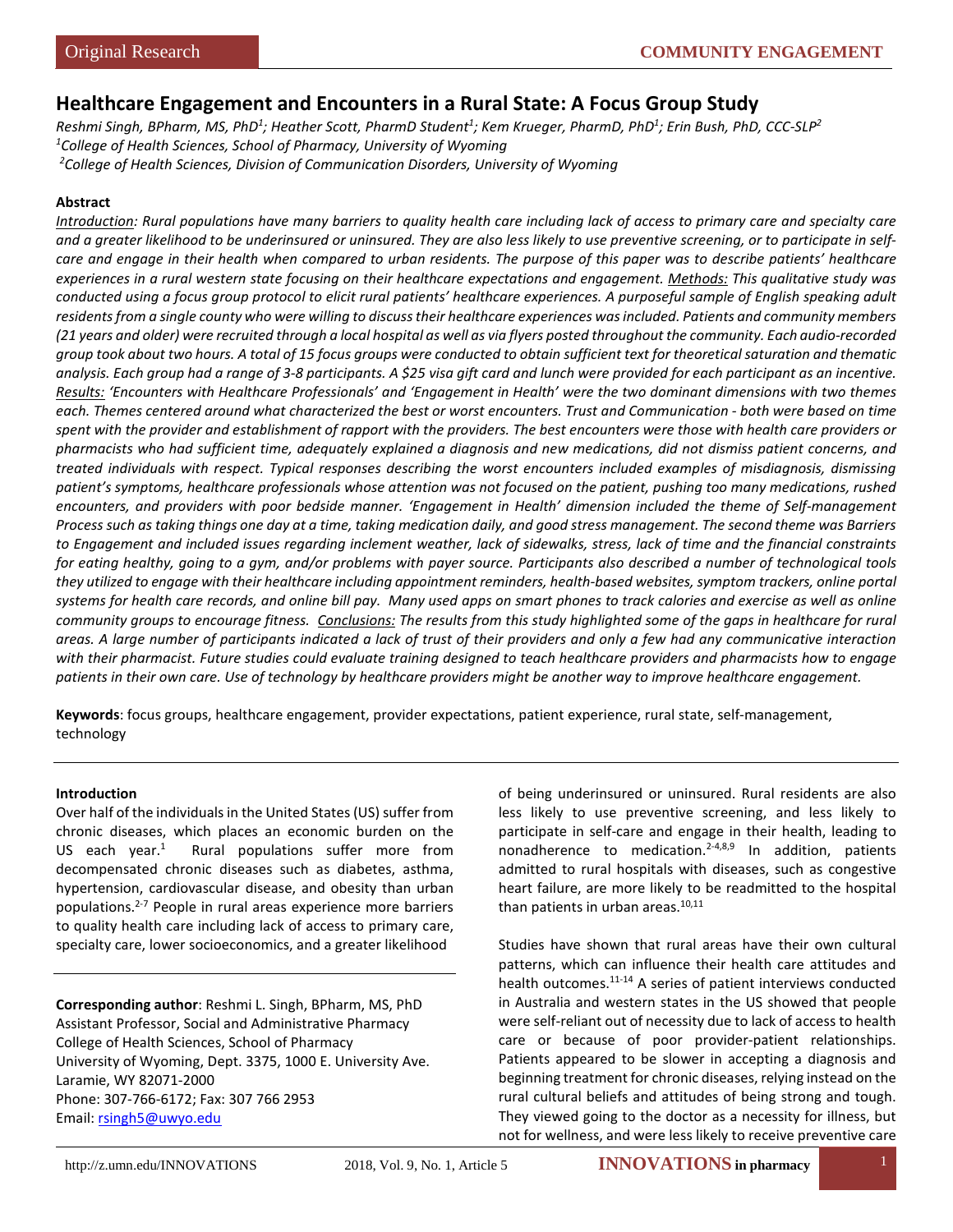or screening tests than people living in urban areas. $12,13$  By gaining a better understanding of rural cultural patterns of heath and health care through in-depth patient interviews, practitioners can develop patient-centered techniques to improve the health of rural communities.

One of the biggest barriers for persons living in rural areas is the lack of access to health care providers, particularly specialists.<sup>11,15</sup> Residents of rural areas often wait for long periods to see specialists or primary care providers resulting in more emergency services due to a decline in their condition.<sup>16,17</sup> As a result, an alternative solution is needed for rural and remote areas. A collaborative care model with a case manager has shown to be very effective for improving patient adherence to medication and management of chronic conditions, as well as bridging gaps between doctor visits.<sup>18</sup> However, limited human and financial resources limit this option for many rural practices. Areas with health provider shortage could potentially utilize pharmacists for health care and medication consultations. In addition, community pharmacists are well suited to engage with their patients and the purpose of studies like this is to explore and eventually connect resources to social and community issues- the essence of community engagement.19

The objective of this study was to explore and describe patients' healthcare experiences in a rural state, with specific focus on expectations, engagement, and interaction with their healthcare professionals.

# **Methods**

This qualitative study was conducted with individuals living in the mountain west state of Wyoming. The researchers sought to explore the healthcare experiences of the residents of a single county using focus groups. A convenience sample (N= 61) of English speaking adults aged 21 or older who utilized services from the local, community hospital (which houses a few medical offices) were recruited by clinic staff. Other participants self-selected from flyers which were posted around the community. Most respondents were recruited from the community rather than from the clinic.

The researchers collected qualitative data from patients living in a community in a rural state about their experiences with healthcare related visits. Prior to data collection, the researchers' purpose was to explore potential cultural attitudes regarding healthcare visits, self-care behavior, and perceived barriers to patient engagement. The researchers also sought to explore participants' use of technology and whether it aided them with disease management. Following the collection of data from 15 focus groups, the researchers used an exploratory, inductive lens for data analysis. Phenomenology emerged as the most fitting approach during data analysis because the results allowed for a deeper understanding of the lived experiences of participants.<sup>20</sup> The purpose of

phenomenological research, therefore, is not to determine contributory relationships or causality, but to create a comprehensive representation or interpretation of the participants' experiences.<sup>21</sup>

Fifteen focus group sessions were conducted. Each focus group had between three and eight participants with a moderator and an assistant moderator. Each session was audio recorded and lasted approximately two hours. A \$25 visa gift card and lunch were provided for each participant. The number of focus groups and members per focus group were deemed sufficient to obtain theoretical saturation (saturation indicates that data was collected till no new themes or ideas emerged).<sup>22</sup> Details about patient-centric issues were gleaned from the participants using a focus group protocol based on the existing literature, to guide the focus group discussions. $4,7,18,23$  The focus group sessions were held in a neutral location - either at the University or the hospital conference room. Demographic information was also collected from each participant.

Analysis of the unabridged transcripts from each focus group was completed. Field notes were used to provide context and supplement or clarify the information on the transcripts. NVIVO 10<sup>™</sup> software was used to code and analyze the transcript text. Two of the study authors coded the raw data, and all coding disagreements were reconciled to 100% agreement after inperson discussions. Another qualitative expert helped maintain trustworthiness by reviewing themes and cross checking with transcripts. The University Institutional Review Board approved this study protocol and signed informed consents were obtained prior to each focus group.

# **Results**

The demographic information of the focus group participants (N=61) is presented in **Table 1**. The participant pool was comprised of mostly white, non-Hispanic females. Over half were 45 years or older and had a 4 year degree or higher. Half of the respondents stated that they were engaged in their healthcare, and similarly, nearly half responded "yes" to selfmanaging their care. Only 4 out of 61 respondents reported that they were non-adherent to their medications. A list of the technology used by this study's respondents and time spent by the healthcare provider during each visit is presented in **Figure 1** and **Figure 2** respectively.

Figure 1 represents the responses from the focus groups regarding technology use obtained from the transcripts. Not everyone commented on a specific technology that they used. On average, participants used two different types of technology to research their health condition. The most reported technologies included: Google and other search engines, medical websites such as WebMD®, electronic health records such as patient portals, and appointment reminders. Most of the participants used technology as a way of enhancing their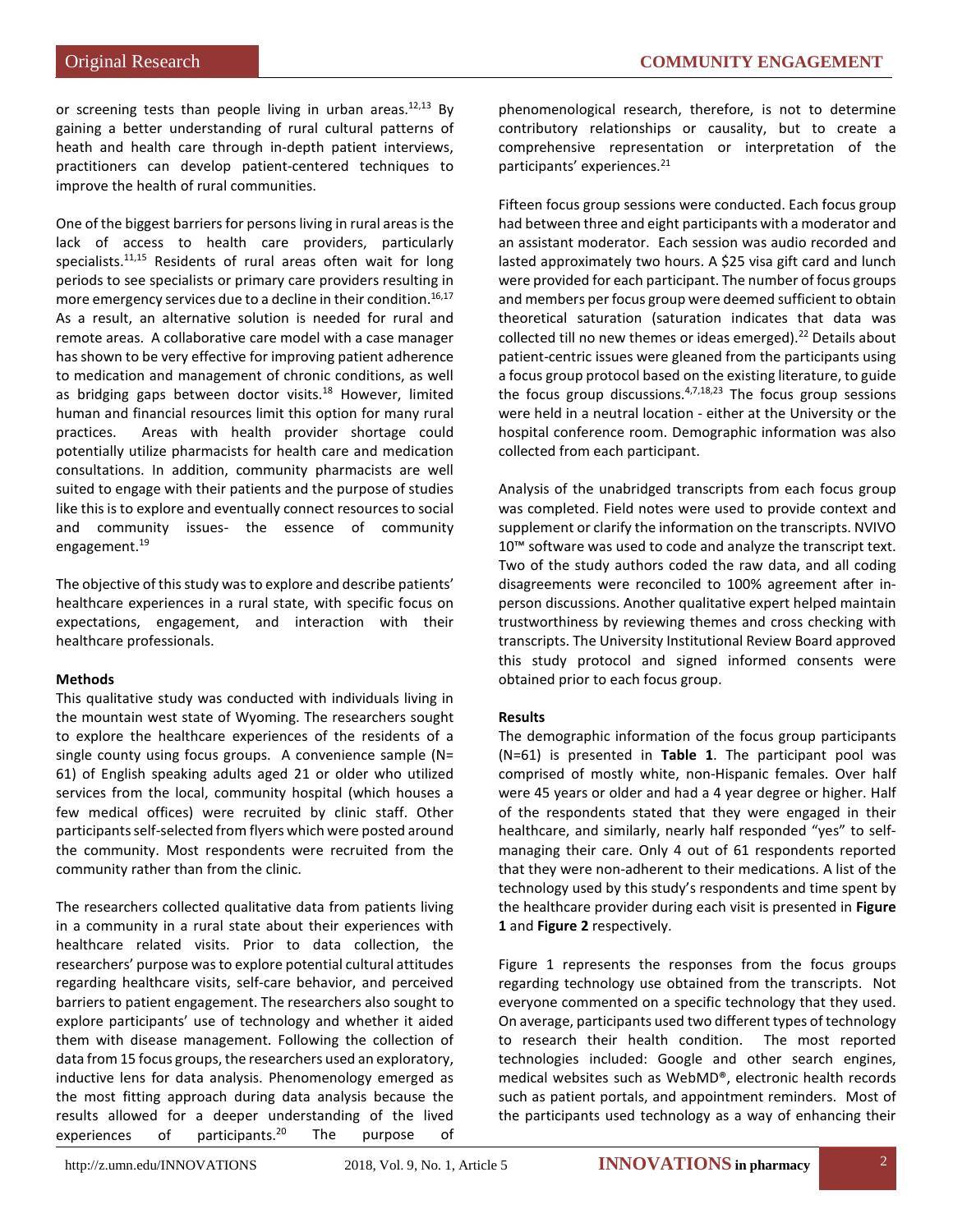preventative care and wellness rather than for researching medical problems.

Time spent with the primary care provider was also obtained directly from the verbatim transcripts and is presented in Figure 2. The duration of each visit ranged from 10 to 75 minutes. Only primary care visits for both acute and established care were recorded. No urgent care or emergency room visit times were included. Patients reported that nurse practitioners spend more time with them for both acute and established visits as opposed to physicians.

Qualitative analysis revealed 2 dimensions, *Encounters with Healthcare Professionals* and *Engagement in Health,* with 2 themes each. The dimensions were named such since they were broader in nature than the typical themes that newly emerge from a qualitative exploration. The following sections define and illustrate these two dimensions and their respective themes. Additional text exemplars from participants for each theme, along with the corresponding dimension, are presented in **Table 2**.

# **Encounters with Healthcare Professionals**

The *Encounters with Healthcare Professionals* dimension is defined as experiences, in which a participant engaged with a medical practitioner, had a procedure completed, or talked to their pharmacist about their own or a family member's prescription medication. Participants described both their positive and negative encounters with healthcare professionals. Despite the diverse nature of the responses, they consistently centered on the two themes of *Trust* and *Communication*. Factors that influenced the participants' trust in the healthcare system included a patient trusting their healthcare provider as well as their impression that the provider trusted them. Factors that influenced their encounter as positive or negative included whether or not the provider treated the participant with respect and whether or not they deemed the provider as competent.

*Trust***:** Factors that influenced the participants' trust in the provider during the healthcare encounter included how the provider treated the participant and the provider's competence in making an accurate diagnosis. This theme also included whether the participant felt their healthcare provider trusted them. Providers were viewed in a positive way when they appeared to trust patients in assessing whether there was truly a medical problem needing intervention. Contrarily, providers who appeared to not believe or not put stake in a patient's report of symptoms or indications of urgency were not only seen as untrustworthy, but incompetent. These notions also pertained to when participants described providers trusting their descriptions of symptoms experienced by a loved one, particularly when the loved one was a dependent. A negative illustration of this was, "I didn't really feel like the doctor was listening to me. I'm not stupid, I know my children." One

positive instance was when a participant spoke about a specific provider that met her entire family's needs, "They're great to try to work with the families and figure out what's best for everybody."

Many participants felt confident in their health care but did not elaborate on why or what made them feel confident. Likewise, those who did not trust their provider seemed to verbalize their lack of trust but were vague about why or did not give examples. Illustrations of these are, "To go find somebody that you trust…. You can go to a doctor; you can go to a lot of doctors before you run into somebody you trust... I haven't found a competent doctor that 1). I trust, and 2). I feel really knows about how to properly care for me." As well as, "I feel I have to take care of my health because I don't depend on anybody else to do it, I don't trust anybody else to do it." One general reoccurring comment was participants' concern with prescribers "pushing too many medications."

Overall, participants in this study reported higher satisfaction when seeing a nurse practitioner (NP) or physician's assistant (PA) as opposed to a physician. "I've been seeing a PA for about the last 15 years… They tend to spend more time with you than the doctor," illustrated this point as well as the following one; "I see my NP by choice, not because there's [no] doctors around, but because I like seeing her." A large number of participants mentioned avoiding doctor visits unless it was absolutely necessary. Notably, the decision to see a physician's assistant or nurse practitioner instead of a physician was often cited as financially motivated as well.

*Communication***:** Factors that influenced the participants' perception of communication during the encounter included the adequacy of explanation of new diagnoses or interventions, as well as if they felt their provider listened to them. For example, one participant stated "I'm a smart person, and when I'm researching for weeks on end, I'm probably gonna be finding some legitimate things that you can maybe listen to me about." Whether a provider listened to them was frequently judged by how rushed a visit was, as well as the providers' bedside manner. Interestingly, communication appeared to influence a participant's judgement of competence, more so than the providers' expertise or specialty area. For example, one participant spoke about a provider who appeared to "truly listen" to the symptoms she described and proceeded to correctly diagnose a thyroid problem, despite this not being the provider's area of specialty. The participant attributed the accurate diagnosis to her provider's willingness to listen to her complaints. On the contrary, a patient whose cardiology group missed a mitral valve prolapse diagnosis for 6 months said the following about her delayed diagnosis, "for a whole cardiology practice to miss that, none of them listened carefully enough to my heart to find out what was going on." Another quote that aptly exemplifies this issue was by a patient's partner who said, "I didn't feel like his doctor truly listened to me, there were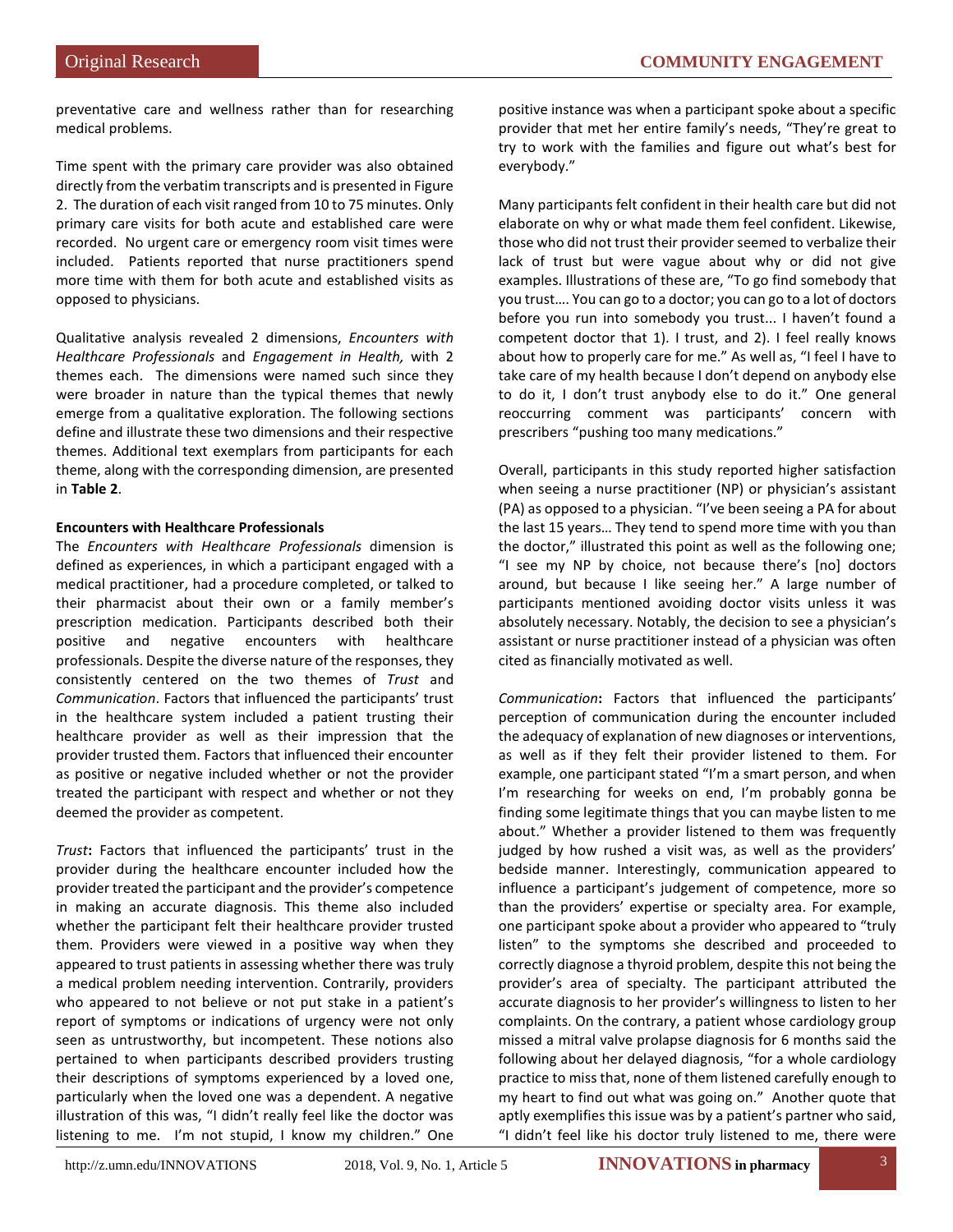signs that his heart was failing and it was becoming more serious, and he tried to blame it on sleep apnea instead of listening to what I was saying."

Notably**,** the amount of time spent with the participant, and conversely the degree to which the provider rushed the encounter, was the major time-related communication barrier associated with the encounters. Additionally, common communication problems were: jumping into procedures that were not needed, not listening to people, providers who conveyed condescending or arrogant attitudes, or being distracted and appearing to not give their full attention to participants. Positive qualities of providers were: someone that listens well, is empathetic, is good with kids, is an active listener, has good bedside manner, and makes good eye contact. "They seemed to have more time to actually have a conversation with you instead of just [popping] in and out in five minutes." An illustrative quote with specific details was, "she goes through everything. Do you want this; you don't need it, and so forth and so on. She checks my heartbeat, she checks my lungs, and she checks my ears. She just gave me a complete physical. She talks and she listens, she just dedicates an hour."

Finally, under this communication theme, it was noted that a few participants commented on how helpful their pharmacists were at recommending vitamins, supplements and wellness products. A few participants commented how valuable pharmacists were for providing drug information. However, most of the patients did not comment on utilizing their pharmacist when they had a potential drug related problem.

# **Engagement in Health**

The *Engagement in Health* dimension is defined as experiences of the participants regarding the means by which they took charge of their own health. Additionally, this dimension included anything that prevented individuals from engaging in their healthcare. This often entailed feelings of inequity with their providers or that their opinions were devalued. Thus, participants' descriptions of 'Engagement in Health' centered on two themes: *Self-management Process, and Barriers to Engagement*. Both of these themes are described in greater detail below with text examples.

*Self-Management Process***:** This theme referred to the range of actions that participants took regarding their own healthcare. When describing self-management processes, participants discussed medication-taking behavior (including prescriptions, herbals, over-the-counter medications, and vitamins), as well as self-care behavior such as diet, exercise, and obtaining/monitoring lab work. Participants also described stress management techniques, the need to be proactive in managing specific conditions, and the need to "take things one day at time." Getting testing done, reading and staying informed about a person's condition(s), staying conscious of diet, and exercising were ways that participants stated they

took control of their healthcare. An illustrative quote of these provisions was, "I take vitamins, everything. Try to keep [myself] going and try to keep healthy. I drink water. I don't really care for dieting. All I want to do is be healthy" and "I am very conscientious about what I eat. I'm very conscious about taking the drugs. Nobody's perfect, however. I try to get enough exercise. I'm a little sloppy on that one. I subscribe to several health newsletters."

Participants described several technology-based tools, other than newsletters, to engage in their healthcare, including appointment reminders, websites, such as Mayo Clinic, WebMD®, and symptom trackers for additional information, online portal systems for health care records, and online bill pay. Many used applications (apps) on smart phones to look at calories and to track exercise, as well as online support groups to encourage fitness and self-manage their health. Some of the older participants still were hesitant about using technology and preferred to talk with an "actual person" regarding any health-related issues.

*Barriers to Engagement***:** This theme refers to several issues that were cited by participants that prevented them from being fully involved or a true participant in their own health. These barriers appeared to fall into two general categories; internal barriers and external barriers. Internal barriers included those that the participant cited as their responsibility, whereas external barriers were those over which the participants felt they did not have control. Examples of internal barriers were aspects that participants viewed as preventing them from eating right, watching their weight, managing stress, drinking enough water, staying active, and/or taking health supplements. Illustrative quotes of internal barriers were: "I eat too much and too much fat, but I also eat a lot of fruit and vegetables. Don't get enough exercise," "sugar is my downfall," "and comfort foods. A lot of times, I'll eat something that I like and I'm no longer hungry, and then I'll eat some more of it because it tastes good," and "I'm a smoker, which is of course the biggest problem with my health. I have not tried to quit smoking in a decade. Yeah, I have to kick it eventually or I'm going to die before I'm 65, and I don't want to." Additionally, the inability to control holiday eating was cited.

External barriers were those, such as weather conditions and long travel times in this rural state, that limited exercise opportunities, as well as lack of healthy eating establishments. "There [is] no good place to eat. There's nothing to do, I can't even walk. There [are no] sidewalks in this town." A unique external barrier mentioned was an individual who was unable to take time off work to go to the doctor for fear of being fired. Other common external barriers were financial constraints for eating healthy or going to a gym, as well as insufficient time. Negative feelings' regarding interaction with their providers was another commonly cited barrier. "It was kind of a shock to me of how little there was [of] healthcare providers, and the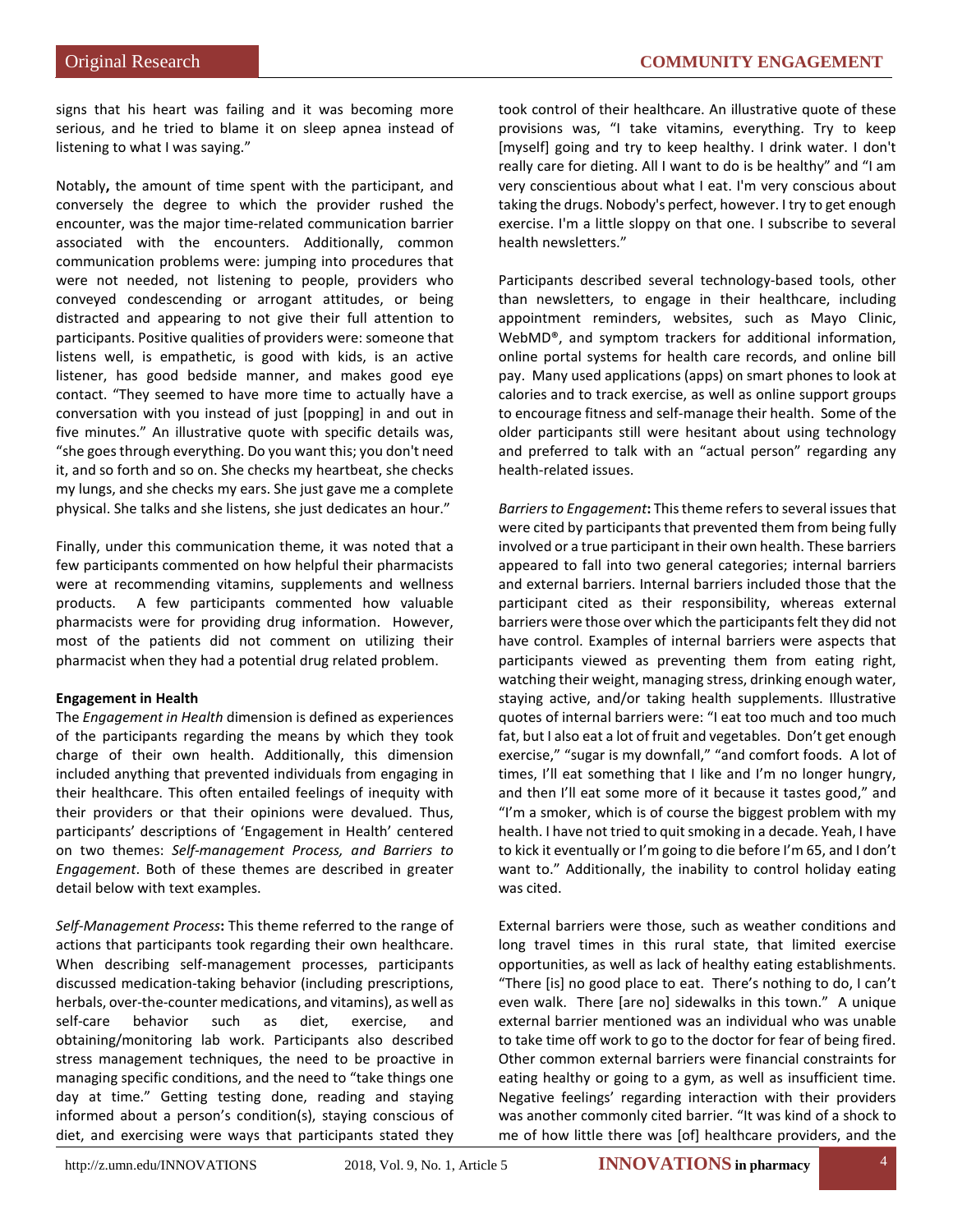lack of their bedside manner really ticked me off…" Interestingly, many individuals who gave examples of those who were engaged (either themselves or other individuals they knew), indicated that this was frequently negatively reinforced. One participant exemplified this when explaining that she brought literature, which she felt pertained to her condition to an appointment. She stated, "I highlighted it. I just wanted them to read the paragraph and give me his opinion on it. He hands it back to me and says, 'This is not about you.' Three times he stuffed it back in my face."

Finally, participants also expressed frustration over insurance costs, lack of insurance coverage, and cost of medications. For example, parents whose daughter had Crohn's disease, described going to multiple hospitals out of state and trying many medications that did not work. The parents expressed frustration and stress over lack of access to care in the state, indicating that they incurred additional expenses having to travel to receive healthcare. Conversely, some participants appreciated it when they were given free medication samples or discount cards to off-set healthcare costs.

#### **Discussion**

This study sought to explore patients' healthcare experiences in a rural state, with specific focus on expectations, engagement, and interactions during their healthcare visits. The participants for this study were recruited from a single county in the least populated state in the Union. Communities in the state are separated by vast geographic distances that often contain mountainous terrain. Twenty one of the 24 counties in the state contain a designated primary care Health Provider Shortage Area. Sixteen of the 27 (59%) short term acute care community hospitals in the state are critical access hospitals.24,25 Although the participants were recruited from a predominantly rural state, the county from which they were recruited had a population of 38,256 in 2016.<sup>26</sup> The county has one hospital (an 88-bed facility) and the nearest level-1 trauma center is located 150 miles away.25

All the themes and issues identified by the participants were not particularly unique to living in a rural state. They described how patient-provider trust and communication issues shaped their perceptions of healthcare encounters. Barriers to engagement and characteristics of the self-management process played a role in determining the level of engagement in their healthcare.

#### **Encounters with Healthcare Professionals –** *Trust and Communication*

Specifically, the analysis revealed that participants who expressed a lack of trust in their provider tended to be the ones to not follow provider advice, and instead do more research on their condition and its management. In a way, those patients improved self-care behavior out of necessity. Most of the groups emphasized that doctors were not asking about diet and exercise or weight during wellness visits at all. Providers were more concerned about already diagnosed chronic health conditions, rather than preventive care for most patients. Some of the focus group participants stated they had side effects from medication and that they had to figure out the side effect was from the medication on their own. These individuals felt that their providers or pharmacists were not spending enough time on the education of medication side effects. Lack of trust in and dissatisfaction with communication with their healthcare providers has larger implications in Healthcare Provider Shortage Areas because provider options are limited. Based on relatively positive comments regarding pharmacist helpfulness, communication with pharmacists could potentially be another option for better medication management and identifying treatment related issues. Tele-heath technology could also provide options if patients could access and use the technology.

# **Engagement in Health -** *Self-Management Process and Barriers to Engagement*

When talking about engagement and self-management, many participants who had children reported taking their children to doctor's visits regularly, but did not go themselves. Most respondents described examples of exercise and diet as ways for healthcare engagement, but did not really understand what was meant by disease self-management. This could have been due to a lack of familiarity with the definition of self-care. Many participants reported using technology in their *selfmanagement process*, including tools such as patient portals and appointments reminders. It was interesting to note that all participants, regardless of how they assessed their own engagement in their healthcare, appeared to believe that their engagement was not valued by providers.

While the participants in this study had not experienced telehealth or tele pharmacy, most were open to the idea except a few of the older participants. In general telehealth has the potential to address many healthcare barriers and has been successful in other rural states, such as Montana, West Virginia, and Pennsylvania, for improving medication adherence, selfcare behaviors, and disease state outcomes for diabetes and hypertension.<sup>2,3,27</sup> The telepharmacy program in Maine allowed follow up of VA residents after their hospital discharge and medications and discharge instructions were reviewed over the phone resulting in a 70% decrease in the need for an acute care visit in the first 30 days after hospital discharge.<sup>28</sup> A lack of providers in Wyoming was a substantial problem cited by the study participants, and programs such Telehealth/Telepharmacy may be a way to address this lack of access to care.

# **Limitations**

This qualitative study might apply to other rural as well as some urban areas, but generalizability is not the purpose of such a study. It proved difficult to recruit patients from the local hospital, and easier to do so directly through advertisements to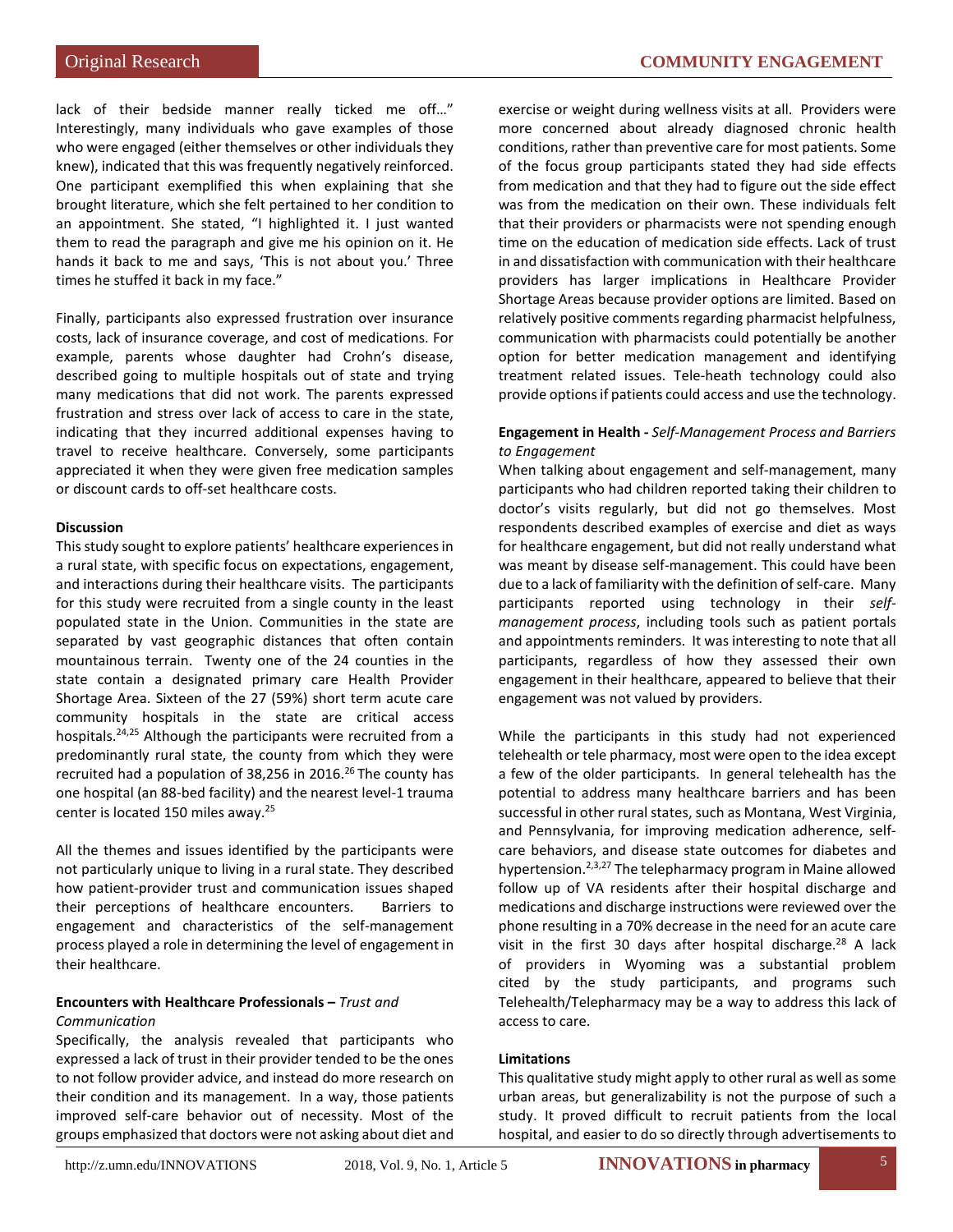the community. It is possible that patients who volunteered for this study might have had more issues with their healthcare than those who did not participate. In addition, any differences between community and hospital recruited groups was not examined. However, for most respondents, reflections on both their positive and negative healthcare experiences surfaced. When asked questions regarding their engagement with healthcare, most needed clarification on the term, which was both a limitation as well as an interesting finding. Most respondents were female, not allowing us to explore if male respondents would have had substantially different experiences and expectations in this rural state. Similarly, a majority of white, older and educated individuals did not allow for demographic comparisons.

#### **Conclusions**

The results from this study emphasized some of the gaps in healthcare for a rural population. On average, large numbers of participants indicated a lack of trust between themselves and their providers. Additionally, most respondents reported that they did not interact with their pharmacist, yet those who did had mainly positive encounters. Hence, pharmacists could be an important resource for patients in rural areas, since they are potentially more accessible than primary care providers. Recent literature shows that pharmacists play an increasing role in helping patients self-manage specific diseases.<sup>7,28-30 31</sup>

In remote areas, technology such as internet support groups, telehealth communication, and teaching models on disease states have been effective tools for improving health literacy, medication adherence, patient engagement and patient empowerment, especially for women.<sup>7,12,23</sup> Our study showed use of internet by respondents for preventative care and some future interest in using telehealth solutions for healthcare. For many rural areas, telehealth has been a great bridging opportunity to improve access and patient care. West Virginia conducted a pilot study using telehealth to help improve diabetic management which lead to better blood glucose control, lower A1C levels, and improved blood pressure control.3 Montana also used telehealth to help improve diabetic management.2 Telepharmacy specifically has helped to decrease the need for acute care visits after hospital discharge.<sup>28</sup>

The potential benefits of using telehealth have been shown to decrease costs both to patients as well as to the economy. Yet, this technology has not been completely adopted in the US. A study in 2009 where researchers looked at telehealth use amongst providers found the total number of telehealth claims for the year was 38,000. This equates to less than one telehealth visit for every 300 rural Medicare claims made that year.32

Overall, this study aimed to generate health care delivery information relevant to a predominantly rural state. This study highlighted several important areas where further research may be directed. For example, one of the common themes included higher patient satisfaction with nurse practitioners and physician's assistants over physicians. This finding is correlated with a systematic review conducted in 2005 that showed, overall, patients had higher satisfaction with nurses over physicians, with no difference in quality of medical care received or patient outcomes. Overall, nurses gave patients more information regarding their condition and tended to remember individual patients more often than physicians. $33$ This could be a valuable niche for nurse practitioners, especially in rural and remote areas. With the difficulty of attracting providers to rural areas, some clinicians are using outdated guidelines for treatment models, which contribute to mistrust between patients and providers.<sup>34</sup>

A future research goal could also be to conduct focus groups with healthcare providers and get their perspective on the overall health of these rural communities. Expectantly, the results from such a study could be compared with this study, and the gaps in communication could be addressed. Insights from focus groups could also be used in future studies to help develop and test a program to train providers to construct specific messaging strategies to improve patient engagement and chronic disease self-management, based on the patients' perceptions. An additional goal could be to increase public awareness of the benefits pharmacists can provide to rural and underserved communities for improving communication, drug monitoring and overall wellness.<sup>35</sup> Lastly, Telehealth appears to be a valuable tool for improving healthcare in rural areas by addressing healthcare disparities such as lack of access and financial barriers associated with traveling for receiving healthcare.

**Acknowledgements:** This study was funded by the University of Wyoming College of Health Sciences (UW CHS) Faculty Seed Grant awarded to first author Dr. Singh in April 2015. Interim results of this study have been presented at the Health Literacy Research Conference (HARC) in November 2015.

**Conflict of Interest:** "We declare no conflicts of interest or financial interests that the authors or members of their immediate families have in any product or service discussed in the manuscript, including grants (pending or received), employment, gifts, stock holdings or options, honoraria, consultancies, expert testimony, patents and royalties".

**Treatment of Human Subjects:** IRB review/approval required and obtained.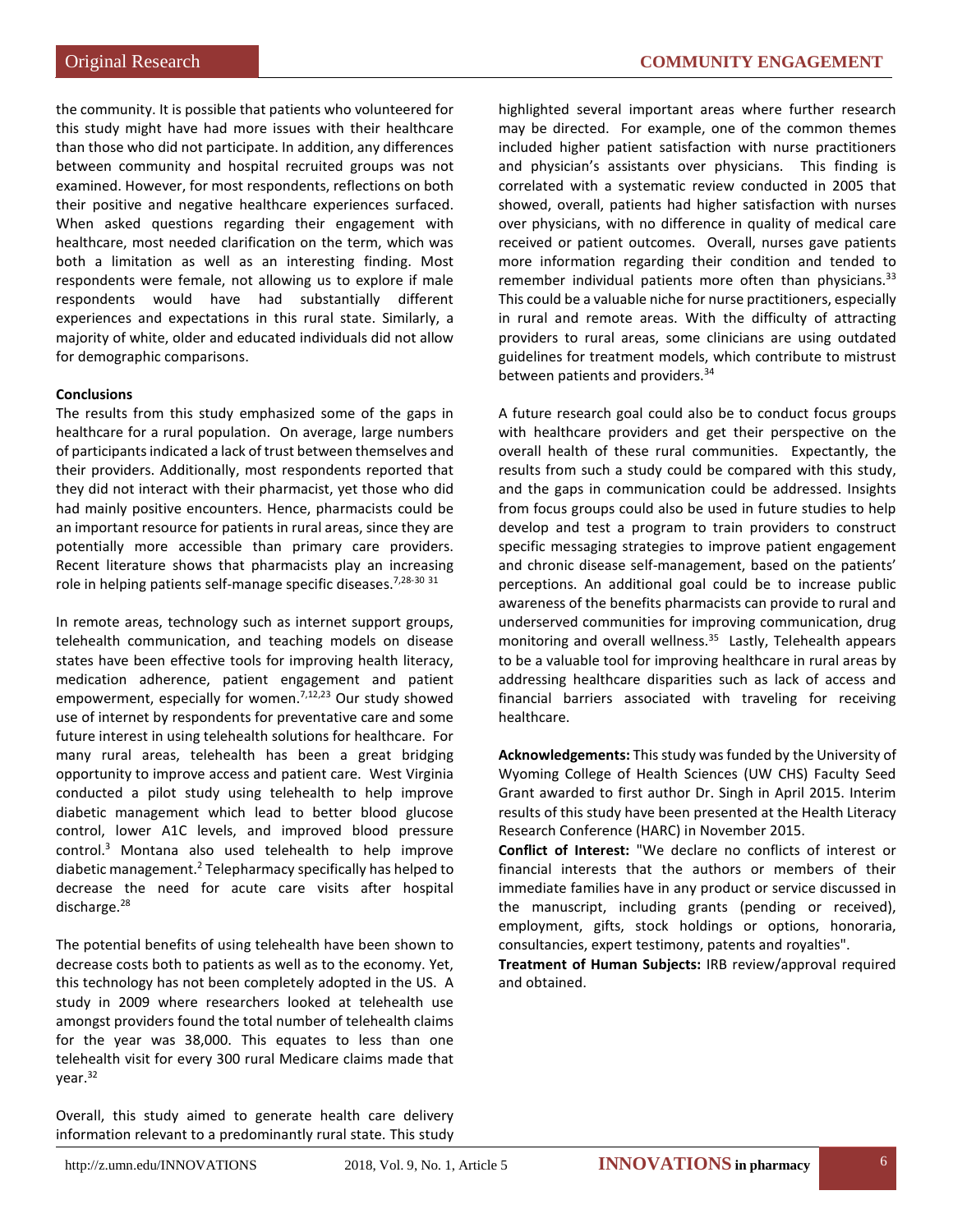# **References**

- 1. Jerant AF, von Friederichs-Fitzwater MM, Moore M. Patients' perceived barriers to active selfmanagement of chronic conditions. *Patient Educ Couns.* 2005;57(3):300-307.
- 2. Ciemins E, Coon P, Peck R, Holloway B, Min SJ. Using telehealth to provide diabetes care to patients in rural Montana: findings from the promoting realistic individual self-management program. *Telemed J E Health.* 2011;17(8):596-602.
- 3. Mallow JA, Theeke LA, Long DM, Whetsel T, Theeke E, Mallow BK. Study protocol: mobile improvement of self-management ability through rural technology (mI SMART). *Springerplus.* 2015;4:423.
- 4. Pieh-Holder KL, Callahan C, Young P. Qualitative needs assessment: healthcare experiences of underserved populations in Montgomery County, Virginia, USA. *Rural Remote Health.* 2012;12:1816.
- 5. Li G, Hu H, Dong Z, Xie J, Zhou Y. Urban and Suburban Differences in Hypertension Trends and Self-Care: Three Population-Based Cross-Sectional Studies from 2005-2011. *PLOS ONE.* 2015;10(2):1-11.
- 6. Cummings DM, Wu JR, Cene C, et al. Perceived Social Standing, Medication Nonadherence, and Systolic Blood Pressure in the Rural South. *J Rural Health.*  2016;32(2):156-163.
- 7. Young HN, Havican SN, Griesbach S, Thorpe JM, Chewning BA, Sorkness CA. Patient and pharmacist telephonic encounters (PARTE) in an underserved rural patient population with asthma: results of a pilot study. *Telemed J E Health.* 2012;18(6):427-433.
- 8. Wyoming Public Health Data Trust for America's Health. 2016;

[http://healthyamericans.org/states/?stateid=WY.](http://healthyamericans.org/states/?stateid=WY) Accessed April, 2017.

- 9. Key Health Data about Wyoming. 2016; Wyoming Public Health Statistics. Available at. Accessed August , 2016.
- 10. Young L, Barnason S, Do V. Promoting selfmanagement through adherence among heart failure patients discharged from rural hospitals: a study protocol. *F1000Res.* 2014;3:317.
- 11. Nesbitt T, Doctorvaladan S, Southard JA, et al. Correlates of quality of life in rural patients with heart failure. *Circ Heart Fail.* 2014;7(6):882-887.
- 12. Weinert C, Cudney S, Kinion E. Development of My Health Companion to enhance self-care management of chronic health conditions in rural dwellers. *Public Health Nurs.* 2010;27(3):263-269.
- 13. Page-Carruth A, Windsor C, Clark M. Rural selfreliance: the impact on health experiences of people living with type II diabetes in rural Queensland, Australia. *Int J Qual Stud Health Well-being.*  2014;9:24182.
- 14. Kamran A, Sadeghieh Ahari S, Biria M, Malepour A, Heydari H. Determinants of Patient's Adherence to Hypertension Medications: Application of Health Belief Model Among Rural Patients. *Ann Med Health Sci Res.* 2014;4(6):922-927.
- 15. Kariisa M, Seiber E. Distribution of cardiovascular disease and associated risk factors by county type and health insurance status: results from the 2008 Ohio Family Health Survey. *Public Health Rep.*  2015;130(1):87-95.
- 16. Parks A, Hoegh A, Kuehl D. Rural Ambulatory Access for Semi-Urgent Care and the Relationship of Distance to an Emergency Department. *West J Emerg Med.* 2015;16(4):594-599.
- 17. Palmer E, Leblanc-Duchin D, Murray J, Atkinson P. Emergency department use: is frequent use associated with a lack of primary care provider? *Can Fam Physician.* 2014;60(4):e223-229.
- 18. Dejesus RS, Vickers KS, Howell LA, Stroebel RJ. Qualities of care managers in chronic disease management: patients and providers' expectations. *Prim Care Diabetes.* 2012;6(3):235-239.
- 19. Sorensen T, Davis R, Balidemaj F. Sharing Community Engagement in Pharmacy- An Invitation. *INNOVATIONS in Pharmacy.* 2011;2(1):Article 24.
- 20. Creswell J. *Qualitative Inquiry and Research Design: Choosing Among Five Approaches.* 3rd ed. Los Angeles, CA: Sage Publications; 2013.
- 21. Moustakas C. *Phenomenological Research Methods.* Thousand Oaks California: Sage Publications; 1994.
- 22. Krueger R, Casey M. *Focus Groups: A Practical Guide for Applied Research. 3rd Edition.* London: Sage; 2000.
- 23. Cudney S, Weinert C, Kinion E. Forging partnerships between rural women with chronic conditions and their health care providers. *J Holist Nurs.*  2011;29(1):53-60.
- 24. Rural Health Information Hub Selected Rural Health Care Facilities in Wyoming. 2016; http://www.ruralhealthinfo.org/states/images/wyom ing-rural-health-facilities. Accessed September, 2017.
- 25. American Hospital Directory Indvidual Hospital Statistics for Wyoming. 2016; http://www.ahd.com/states/ hospital\_wy.html. Accessed September, 2017.
- 26. Population Data Products USDA Wyoming. 2017; http://data.ers.usda.gov/reports.aspx?ID=17827. Accessed September, 2017.
- 27. Siminerio L, Ruppert K, Huber K, Toledo FG. Telemedicine for Reach, Education, Access, and Treatment (TREAT): linking telemedicine with diabetes self-management education to improve care in rural communities. *Diabetes Educ.* 2014;40(6):797- 805.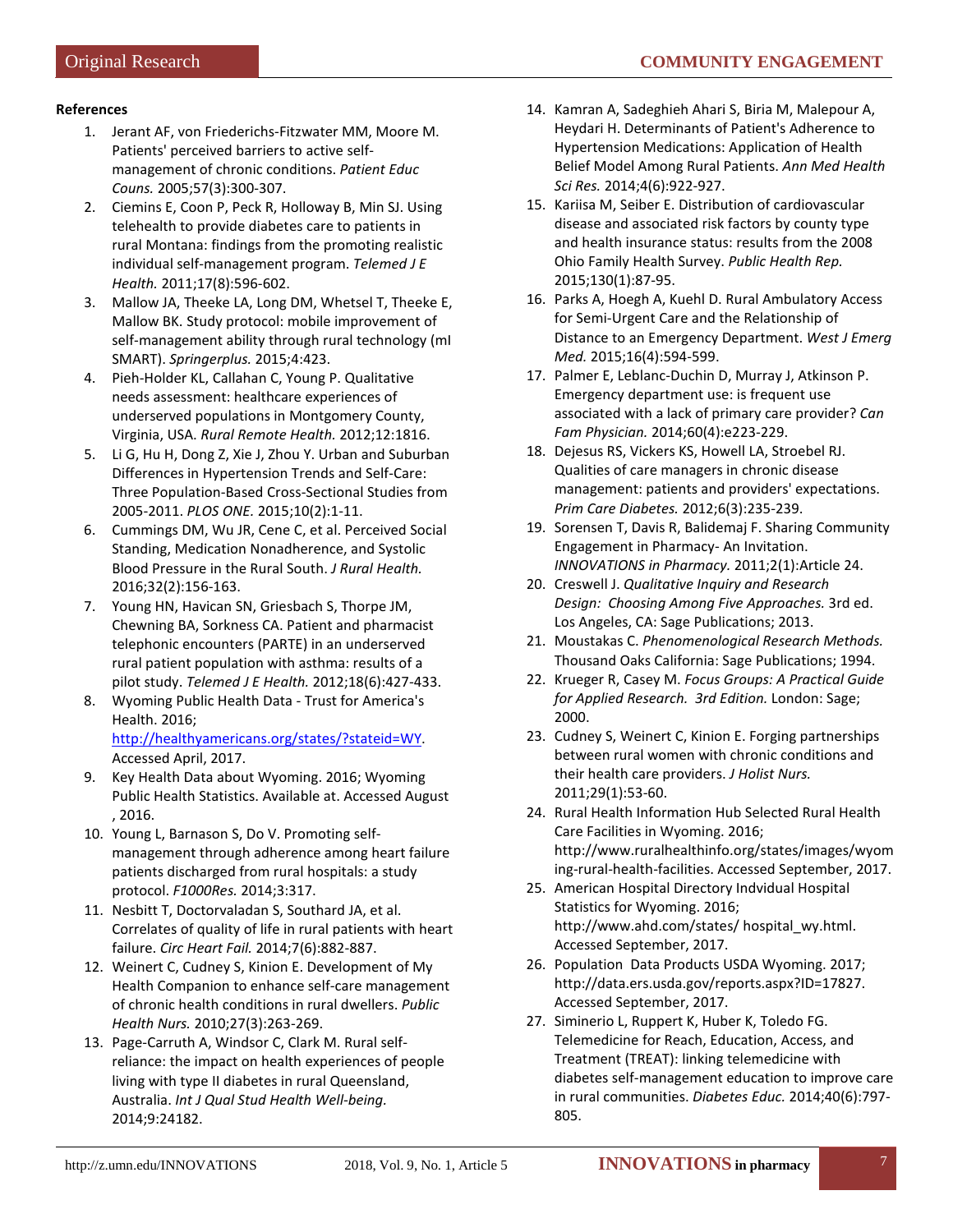- 28. Rebello KE, Gosian J, Salow M, Sweeney P, Rudolph JL, Driver JA. The Rural PILL Program: A Postdischarge Telepharmacy Intervention for Rural Veterans. *J Rural Health.* 2016.
- 29. Tucker R, Stewart D. The role of community pharmacists in supporting self-management in patients with psoriasis. *Int J Pharm Pract.*  2017;25(2):140-146.
- 30. Bajorek B, Lemay K, Magin P, Roberts C, Krass I, Armour C. Patients' Attitudes and Approaches to the Self-Management of Hypertension: Perspectives from an Australian Qualitative Study in Community Pharmacy. *High Blood Press Cardiovasc Prev.* 2017.
- 31. Steed L, Sohanpal R, James WY, et al. Equipping community pharmacy workers as agents for health behaviour change: developing and testing a theorybased smoking cessation intervention. *BMJ Open.*  2017;7(8):e015637.
- 32. Gilman M, Stensland J. Telehealth and Medicare: payment policy, current use, and prospects for growth. *Medicare Medicaid Res Rev.* 2013;3(4).
- 33. Martínez-González NA, Djalali S, Tandjung R, et al. Substitution of physicians by nurses in primary care: a systematic review and meta-analysis. *BMC Health Serv Res.* 2014;14:214.
- 34. Wagner EH, Austin BT, Von Korff M. Improving outcomes in chronic illness. *Manag Care Q.*  1996;4(2):12-25.
- 35. Hagemeier N, Blevins S, Hagen K, Sorah E, Shah R, Ferris K. Integration of Rural Community Pharmacies into a Rural Family Medicine Practice-Based Research Network: A Descriptive Analysis. *INNOVATIONS in Pharmacy*. 2015;6(3):Article 216.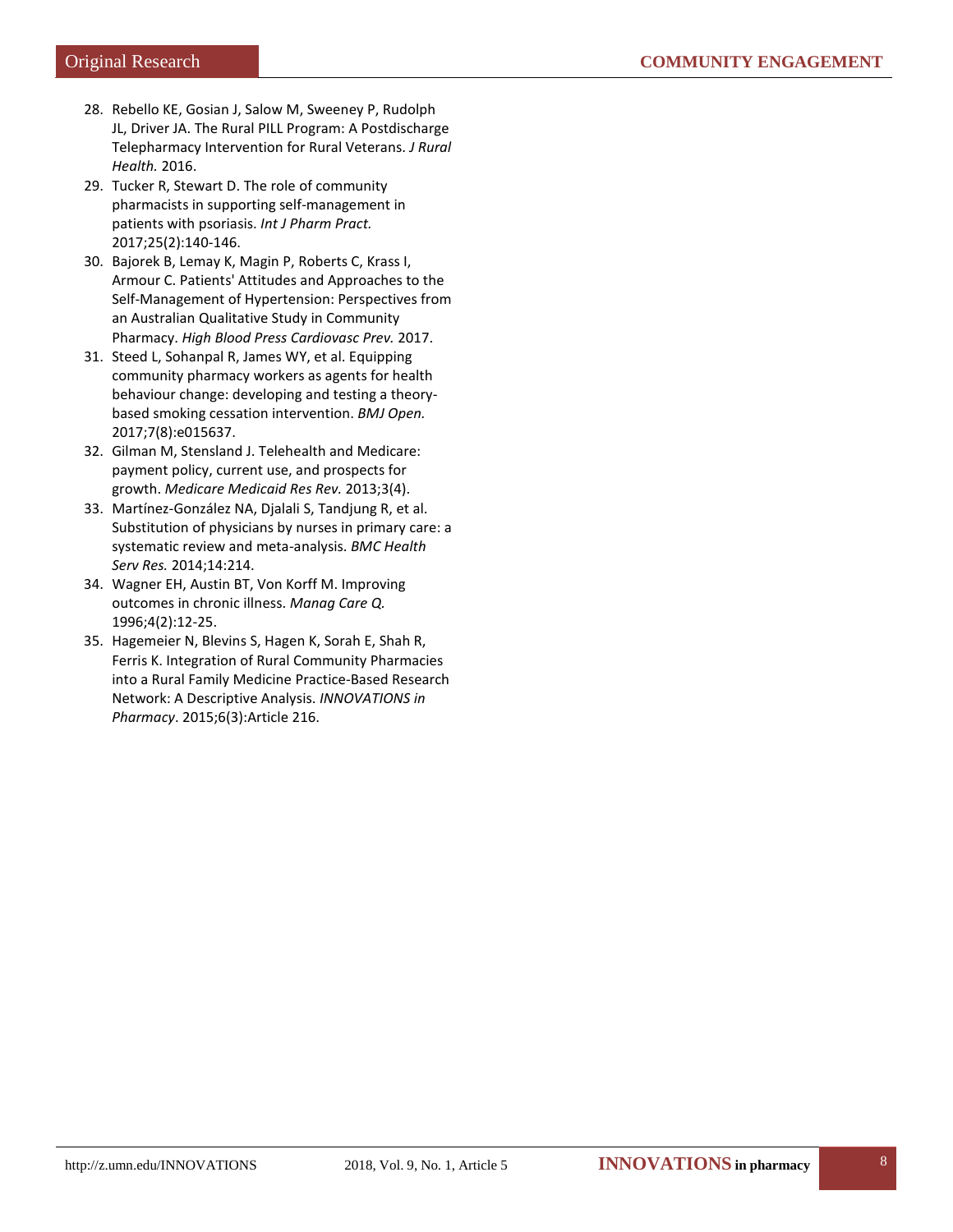| Age                     | <b>Number (Percentage)</b> |
|-------------------------|----------------------------|
|                         |                            |
| 0-17 years              | 0(0)                       |
| 18-34 years             | 18 (30)                    |
| 35-49 years             | 17 (28)                    |
| 50-74 years             | 24 (39)                    |
| 75 and older            | 2(3)                       |
| Gender                  | Number / (Percentage)      |
| Male                    | 22 (36)                    |
| Female                  | 38 (62)                    |
| Other                   | 1(2)                       |
| Ethnicity (N=56)        | Number / (Percentage)      |
|                         |                            |
| Hispanic                | 2(3.5)                     |
| Non-Hispanic            | 52 (93)                    |
| Unknown                 | 2(3.5)                     |
| Race N=59               | Number / (Percentage)      |
| White                   | 55 (93)                    |
| African-American        | 3(5)                       |
| American Indian         | 0(0)                       |
| Asian                   | 0(0)                       |
| Pacific Islander        | 0(0)                       |
| Other                   | 1(2)                       |
| <b>Education</b>        | Number / (Percentage)      |
|                         |                            |
| 8th Grade or Lower      | 0(0)                       |
| Some High School        | 0(0)                       |
| High School Diploma/GED | 17 (28)                    |
| Associate's Degree      | 6(10)                      |
| Bachelor's Degree       | 17 (28)                    |
| Graduate Degree         | 21(34)                     |
| <b>Marital Status</b>   | Number / (Percentage)      |
| Married                 | 34 (56)                    |
| Single                  | 18 (30)                    |
| Divorced                | 7(11)                      |
| Widowed                 | 2(3)                       |

# **Table1: Demographic characteristics of focus group participants (Total N = 61)**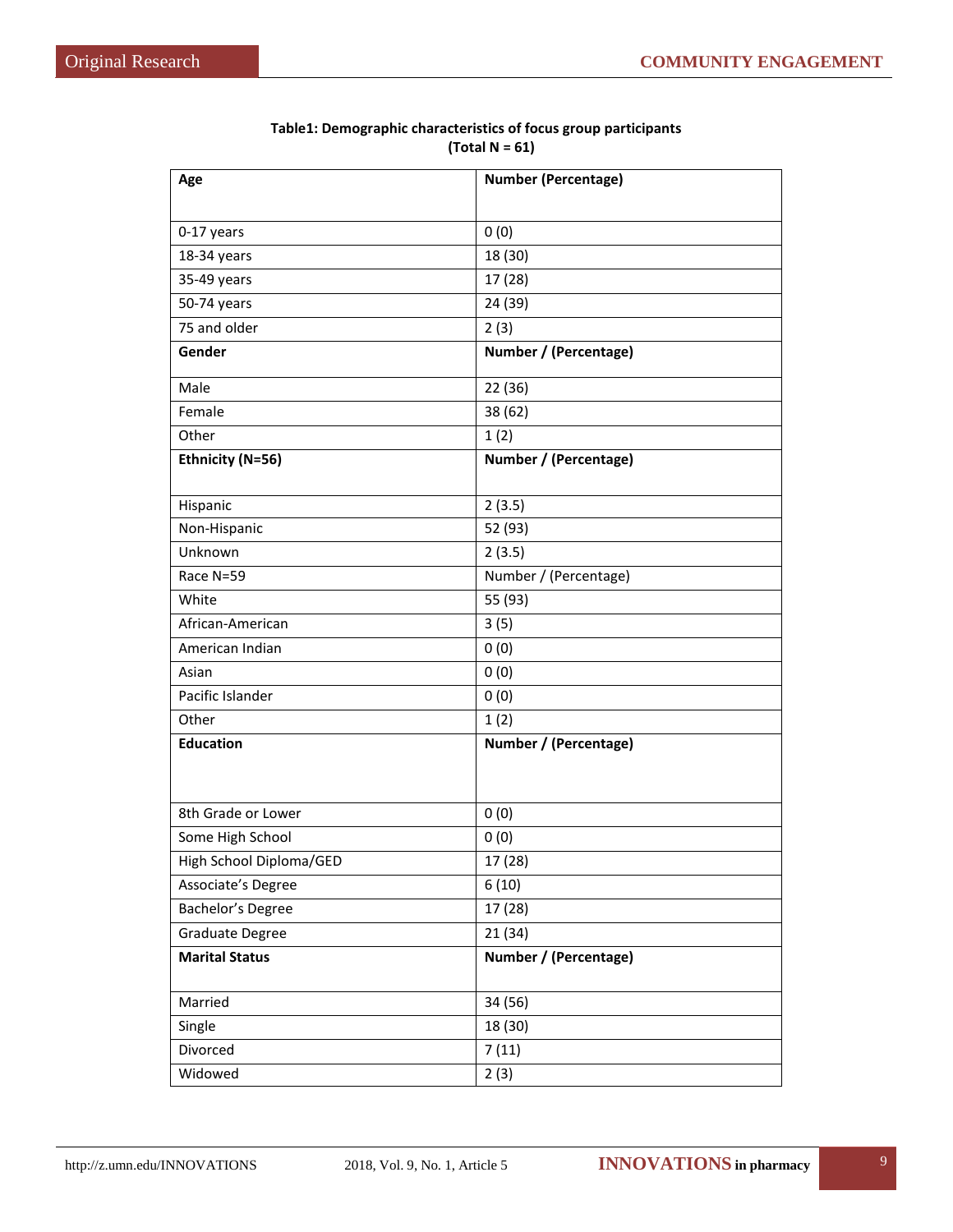

**Figure 1: Technology or tools used by respondents**

# **Figure 2: Time in minutes per primary care visit**

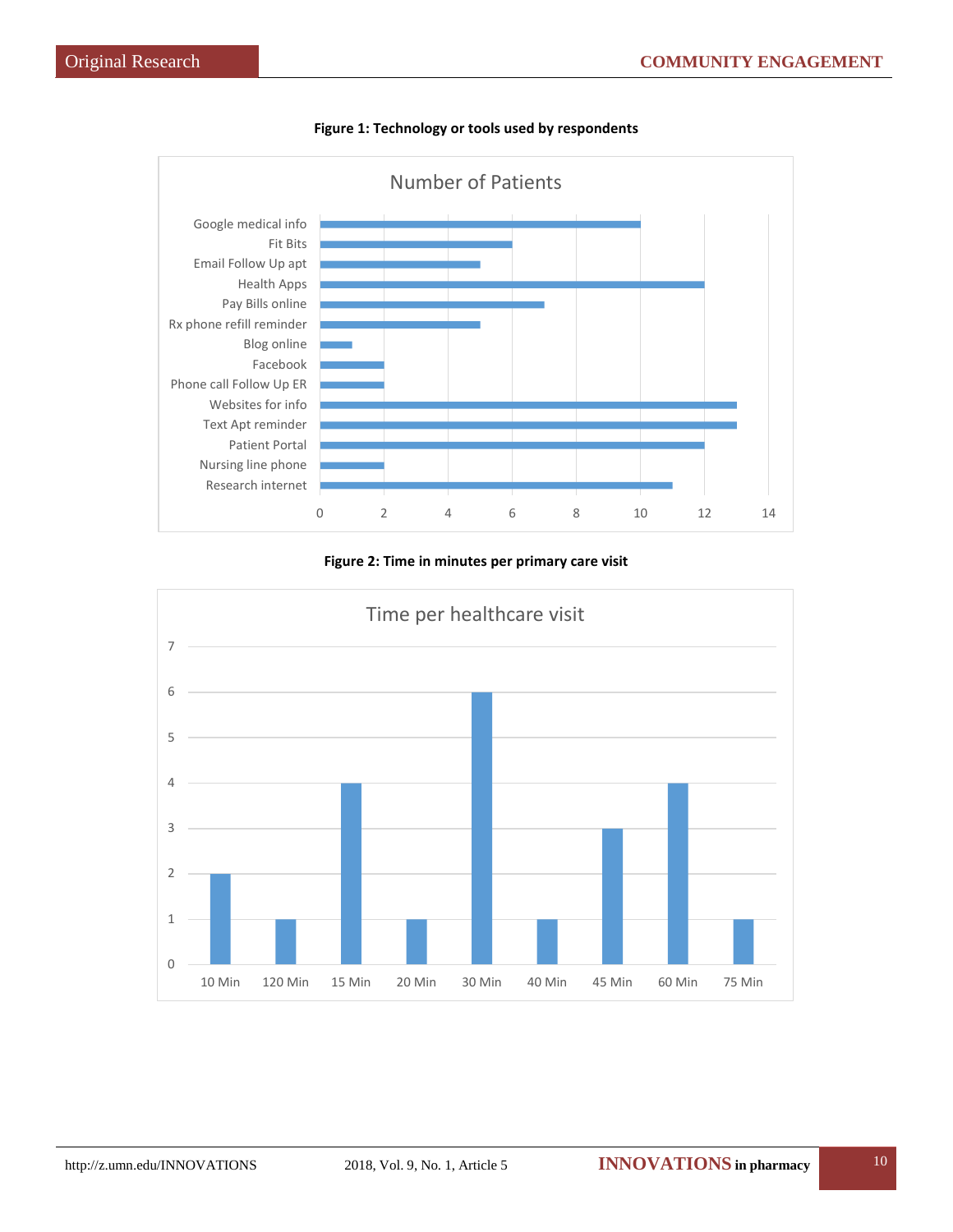| <b>Dimension</b>                               | <b>Theme</b>                   | <b>Text Examples</b>                                                                                                                                                                                                                                                                                                                                                                                                                                                                                                                                                                                                                                             |
|------------------------------------------------|--------------------------------|------------------------------------------------------------------------------------------------------------------------------------------------------------------------------------------------------------------------------------------------------------------------------------------------------------------------------------------------------------------------------------------------------------------------------------------------------------------------------------------------------------------------------------------------------------------------------------------------------------------------------------------------------------------|
| Encounters with<br>Healthcare<br>Professionals | Trust                          | " I went with the Dr. M, and he was very good. He was the kind of doctor I grew up<br>with. You could talk to him about anything, no matter how goofy it may have<br>sounded this doctor you could talk to. He'd listen to me, and if he said,<br>"You know, it's nothing J_." I just had the peace of mind. I needed a doctor like<br>that."                                                                                                                                                                                                                                                                                                                    |
|                                                |                                | "All the nurses I've ever had around me, or when my wife was sick, without them I<br>don't think  Well, I'm a strong believer in the Lord, but without them, without<br>the nurses, the doctors did their jobs and they were all phenomenal, but without<br>the nurses I don't think I'd be here. The only complaint I've got really, was not<br>with any person or procedure or anything, it was the one cystoscopy I had. Never<br>want another one. Other than that, the nurses at ___ now are phenomenal.<br>They removed the stitches out of my fingers; we won't get into that stupidity.<br>The nursing care is vital. I can't say I've had a bad nurse." |
|                                                |                                | "To go find somebody that you trust You can go to a doctor; you can go to a lot of<br>doctors before you run into somebody you trust.  I haven't found a competent<br>doctor that one, I trust, two, I feel really knows about how to properly care for<br>me."                                                                                                                                                                                                                                                                                                                                                                                                  |
|                                                | Communication                  | "nicest man I've ever met [provider], he sat me up, and gives you things, and his<br>care was kind and gentle. I was pretty impressed with the people, the nursing<br>care, the CNA's."                                                                                                                                                                                                                                                                                                                                                                                                                                                                          |
|                                                |                                | "I have (taken information) a couple of times. I took two articles  It was<br>something with women, to Dr. L. He said, "Where did you get these?" I said,<br>"I subscribe," and he said, handed them back to me without even looking at<br>them, "I think you should cancel your subscription."                                                                                                                                                                                                                                                                                                                                                                  |
|                                                |                                | "I highlighted it, I just wanted him to read the paragraph and give me his opinion on<br>it. He hands it back to me and says 'This is not about you. Three times he<br>stuffed it back in my face.""                                                                                                                                                                                                                                                                                                                                                                                                                                                             |
| Engagement in Health                           | Self-<br>management<br>Process | "I haven't had a physical in probably two years. Haven't had blood work in three.<br>Now am I healthy? I think so, but you know, again, we had a situation where<br>we had a neighbor who was healthy as an ox, and he's not here."                                                                                                                                                                                                                                                                                                                                                                                                                              |
|                                                |                                | "And then you have to see some other doctor or whatever. And you can't build a<br>relationship  But I got the realization that I'm going to have to start taking<br>control of my own healthcare."                                                                                                                                                                                                                                                                                                                                                                                                                                                               |
|                                                |                                | [on whether engaged] "That's a difficult question to answer. I try to take care of<br>myself. I don'/t do a great job of it. I am certainly aware of it."                                                                                                                                                                                                                                                                                                                                                                                                                                                                                                        |
|                                                |                                | "I exercise three or four times a week. I try to eat healthy, but there are  The<br>holidays, I eat more sweets than I should. I eat more cookies, but I'll try to get<br>back into not eating so many sweets after the holidays. Exercise has really<br>become important to me over the years, especially as I've gotten older. I find<br>that it's really critical in my taking care of myself. I didn't use to exercise, and I<br>find that that's one thing that not only helps me physically but mentally. It<br>gives a better mental attitude. I always feel better after exercise. Those are the<br>two big ones for me."                                |

**Table 2: Text Exemplars of Dimensions and Themes**